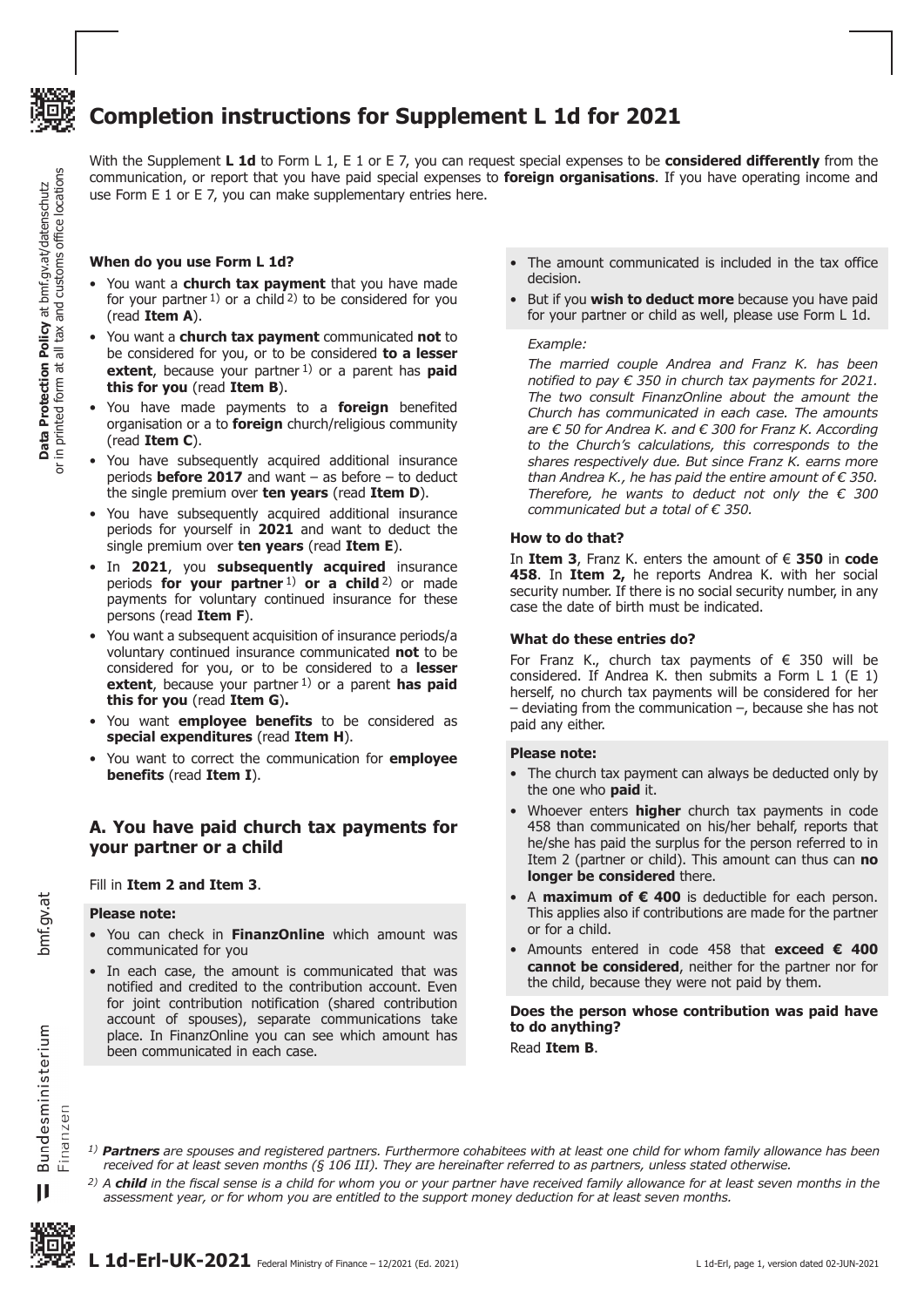# **You have paid church contributions for more than one person?**

# *Example:*

*Anton B. has paid a total of € 380 in church tax payments, namely € 250 for himself, € 80 for his wife Karin B., and € 50 for his son Thomas B. He would therefore like to deduct € 380*.

# **How to do that?**

He enters **€ 380** in **Item 3** in **code 458**. In **Item 2,** he reports Karin B. with her social security number. In addition, he declares that he has paid not only for her but also for another person, by ticking the appropriate **box** in **Item 3**.

# **What does that do?**

The tax office determines which persons are affected, in order to ensure overall correct consideration.

# **B. Church tax payments were made for you by your partner or a parent**

# Fill in **Item 2 and Item 3**.

*Example:*

*The married couple Andrea and Franz K. has been notified to pay € 350 in church tax payments for 2021. The two consult FinanzOnline about the amount the Church has communicated in each case. The amounts are € 50 for Andrea K. and € 300 for Franz K. According to the Church's calculations, this corresponds to the respectively due shares. But since Franz K. earns more than Andrea K., he has paid the entire amount of € 350.*

*Andrea K. would therefore like to request the € 50 communicated not to be considered for her, as Franz K. did claim this amount in his tax return (Supplement L 1d).*

# **How to do that?**

In **code 458** in **Item 3**, Andrea K. enters the amount paid by her, i.e. **€ 0**. In **Item 2,** she reports Franz K. with his social security number. If there is no social security number, in any case the date of birth must be indicated.

# **What do these entries do?**

For Andrea K., the amount of code 458, i.e.  $\in$  0, is considered. If Franz K. reports the amount of  $\epsilon$  350 in his tax return (Supplement L 1d) in code 458, this amount is fully considered for him.

# **Please note:**

If it is **not** requested that – in deviation from the communication – a lower amount or no amount at all be considered, the **amount communicated** will be used. This amount will then no longer be considered in the case of a later assessment of a partner (parent), even if this person claims it with Form L 1d.

If, in the case of an earlier assessment of a partner (parent), a higher amount was considered using the code 458 – in deviation from the communication  $-$ , the share of the other partner (child) is reduced by the surplus. You therefore do not need to submit Form L 1d if the total amount communicated for you has already been deducted by your partner (one parent) in the notice of assessment.

Correct indication of the amount to be considered by you (even 0 (zero), if there is nothing to consider) ensures that the church tax payments are assigned **correctly in their entirety**, so that **no subsequent corrections are necessary.**

# **C. You have made payments to a foreign benefited organisation or a foreign church/ religious community**

Fill out **Item 4**.

Foreign organisations that do not have a permanent local facility in Austria are not obliged to communicate special expenses data. If you have made donations or obligatory church contributions to such organisations, enter the corresponding amounts in **Item 4** in **code 281** (donations) or **code 282** (church tax payments).

# **Please note:**

- • Payments to domestic organisations that were **not** communicated must not be entered here.
- You must be able to provide proof of payment if asked to do so by the tax office.

# **D. You have subsequently acquired additional insurance periods before 2017 and want to deduct the single premium over ten years – as before**

Fill out **Item 5.1**.

Enter the one-tenth amount to be considered in the year 2021 in **code 283**. This also applies if you have subsequently acquired additional insurance periods for your partner or for a child.

# **What is the effect of this entry?**

The one-tenth amount entered is considered a special expense. One-tenth amounts to be deducted in subsequent years are to be entered in the year in question in Supplement  $\overline{L}$  1d in code 283.

# **E. You have subsequently acquired additional insurance periods for yourself in 2021 and want to deduct the single premium over ten years**

# Fill out **Item 5.2**.

*Example:*

*Peter L. subsequently acquired pension insurance periods in 2021 and paid € 5,000 for them. He learns in FinanzOnline that the pension insurance company has communicated the amount of € 5,000 received on his contribution account for him. He would like to deduct € 500 in each of the years from 2021 to 2030.*



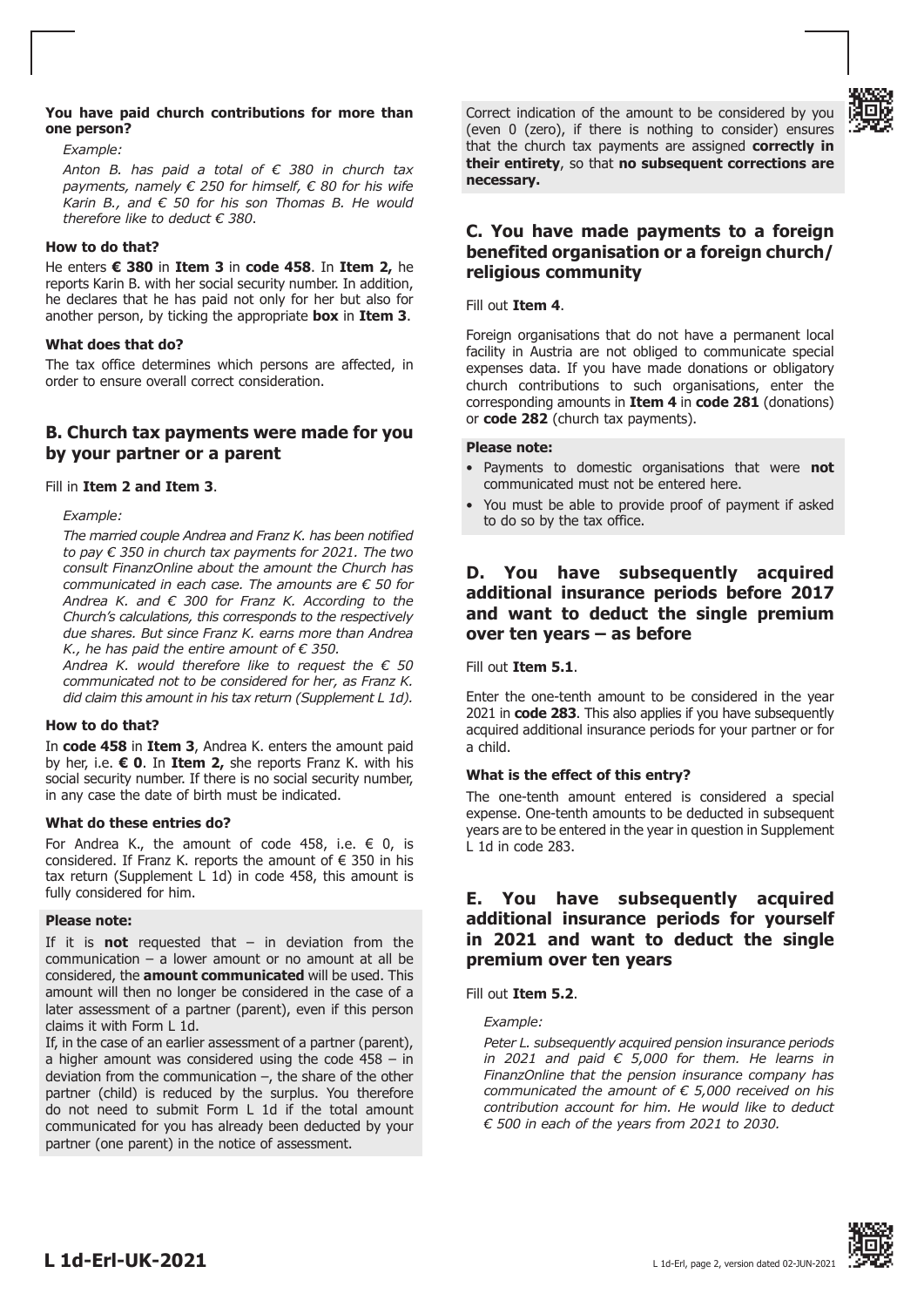

# **How to do that?**

In **Item 5.2**, he requests the ten-year splitting by **ticking the box**.

#### **What does that do?**

The tax office considers **€ 500** (one-tenth of the amount of € 5,000 communicated). This amount will also be **automatically considered** in the following nine years. You do not need to make **any entries** for this in the following years.

# **F. In 2021, you subsequently acquired insurance periods for your partner or a child or made payments for voluntary continued insurance for these persons**

Fill in **Item 2 and Item 5.3**.

#### *Example:*

*In 2021, Karl M. subsequently acquired pension insurance periods for his wife Elfriede M. and paid € 3,000 for them. Elfriede M. learns in FinanzOnline that the pension insurance company has communicated the amount of € 3,000 received on her contribution account for her. Since Karl M. has paid the amount, he would like to deduct it, namely over ten years.*

#### **How to do that?**

In **Item 5.3**, Karl M. enters the amount of **€ 3,000** in **code 284.** He also requests the ten-year splitting by **ticking the appropriate boxes**. In **Item 2**, he reports Elfriede M. with her social security number. If there is no social security number, in any case the date of birth must be indicated.

#### **What do these entries do?**

For Karl M.,  $\in$  300 will be considered. This amount will also be **considered automatically** in the following nine years, and **no entries** need to be made for this in the following years. If Elfriede M. then submits a Form L 1 (E 1) herself, in deviation from the communication nothing will be considered for her, because she has not paid anything either.

# **Does the person whose contribution was paid have to do anything?**

#### Read **Item G**.

# **You have subsequently acquired additional insurance periods, or paid for voluntary continued insurance, for more than one person?**

Please tick the corresponding **box** in **Item 5.3**.

# **What does that do?**

The tax office determines which persons are affected, in order to ensure overall correct consideration.

# **G. A subsequent acquisition of insurance periods/a voluntary continued insurance was paid by your partner or a parent for you**

Fill in **Item 2 and Item 5.3**.

#### *Example:*

*In 2021, Karl M. subsequently acquired pension insurance periods for his wife Elfriede M. and paid € 3,000 for them. Elfriede M. learns in FinanzOnline that the pension insurance company has communicated the amount of € 3,000 received on her contribution account for her. She wants to request the € 3,000 communicated not to be considered for her, however, because her husband Karl M. does claim this amount in his tax return (Supplement L 1d).*

#### **How to do that?**

In **Item 5.3,** Elfriede M. enters **€ 0** in **code 284**. In **Item 2**, she reports Karl M. with his social security number. If there is no social security number, in any case the date of birth must be indicated.

# **What do these entries do?**

For Elfriede M., the amount of the code 284, i.e. zero, is considered. If Karl M. specifies the amount of  $\epsilon$  3,000 in code 284 in his tax return (Supplement L 1d), this amount is considered in full, or to the amount of  $\epsilon$  300 if he also requests the ten-year splitting.

#### **Please note:**

- $\bullet$  If it is not requested that in deviation from the commu- nication – a lower amount or no amount at all be considered, the amount communicated will be used. This amount will no longer be considered in the case of a later assessment of a partner (parent), even if this person claims it with Form L 1d.
- • If, in the case of an earlier assessment of a partner (parent), a higher amount was considered using code  $284 -$  in deviation from the communication  $-$ , the share of the other partner (child) is reduced by this amount. You therefore do not need to submit Form L 1d if the total amount communicated for you has already been deducted by your partner (one parent) in the notice of assessment.
- Correct indication of the amount to be considered by you (even 0 (zero), if nothing is to be considered) ensures that the deductible amount is assigned **correctly in its entirety**, so that **subsequent corrections are not necessary.**

# **H. You want employee benefits to be considered as special expenses**

#### Fill out **Item 6**.

# **Please note:**

Entries in Item 6 are **not permitted** if you submit a Form L 1 (Declaration on the employee tax assessment).

Since employee benefits pursuant to  $\S$  4a,  $\S$  4b or  $\S$  4c are business expenses only to the extent of **10% of the profit** (before consideration of the tax-free profit allowance), any surplus may be considered as special expense.